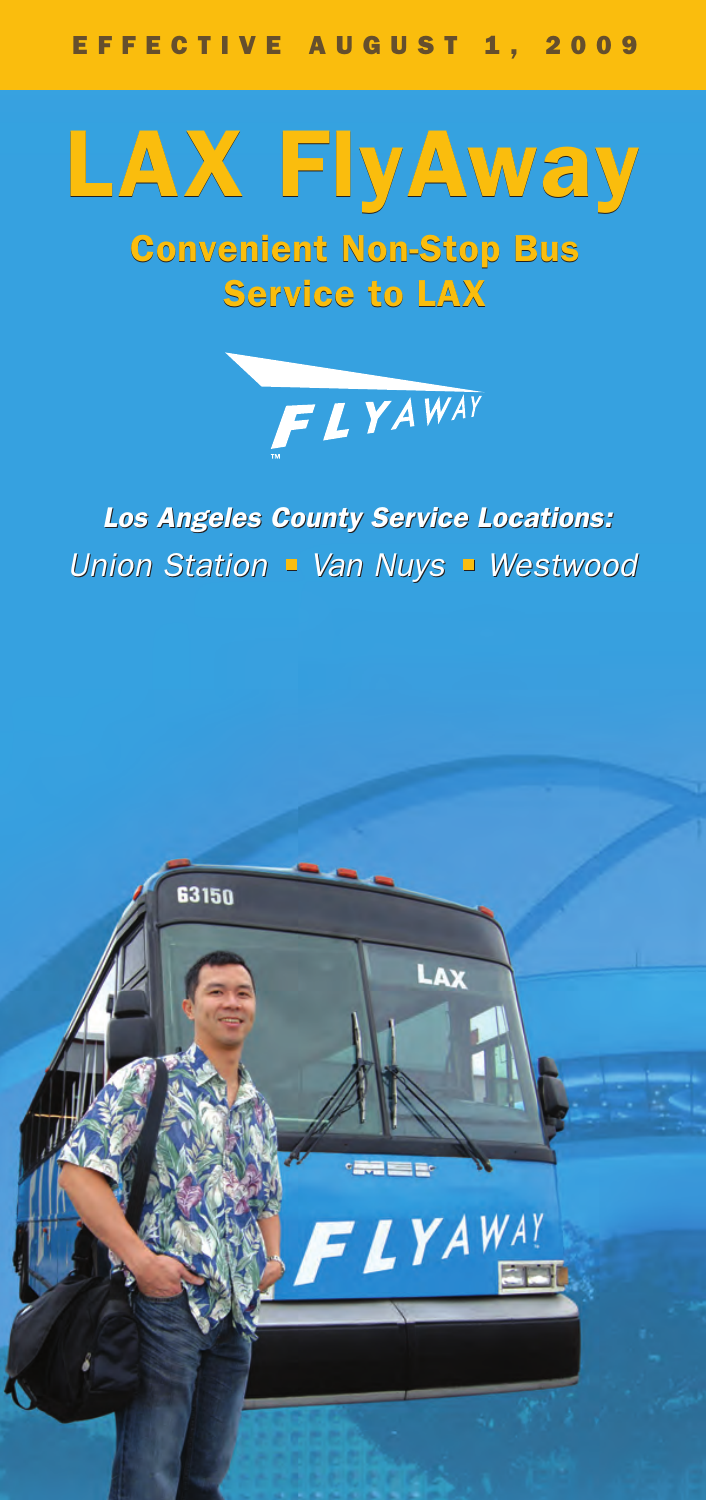# **UNION STATION**



Location/Tickets: The LAX FlyAway service operates from Bus Stop 9 at the Patsaouras Transit Plaza at Union Station. Enter on Vignes Street. The FlyAway ticket kiosk is on the south end of the plaza opposite Bus Stop 9.

Passenger Drop-Off/Pick-Up: Motorists entering the Plaza should turn right and proceed counterclockwise around the plaza to the designated loading zone area on the west side of the loop. Vehicles can only stop to drop-off or pick-up passengers in this area located between the *'Passenger Loading Zone'* signs on the brick pillars to the left and right of the glass entrance doors to Union Station. Stopping is not allowed at any other location in the Plaza.

**Parking:** Parking is available in the Parking Garage located under the bus plaza. The entrance is on Vignes Street. Daily rate is \$6, with a 30-day limit. Payment is accepted using cash and Visa, Mastercard, or American Express credit cards.

### *Depart Union Station Patsaouras Transit Plaza*

|                      |                          | <b>Depart Union Station</b>     |           |            |
|----------------------|--------------------------|---------------------------------|-----------|------------|
|                      |                          | <b>Patsaouras Transit Plaza</b> |           |            |
|                      | <b>Monday - Friday</b>   |                                 |           |            |
|                      | $12:00$ am               | $7:10$ am                       | 12:00 pm  | 6:00 pm    |
|                      | 12:30 am                 | 7:30 am                         | 12:30 pm  | 6:30 pm    |
|                      | $1:00$ am                | $7:50$ am                       | $1:00$ pm | $7:00$ pm  |
|                      | $2:00$ am                | 8:10 am                         | $1:30$ pm | 7:30 pm    |
| $\frac{1}{\sqrt{2}}$ | $3:00$ am                | 8:30 am                         | $2:00$ pm | 8:00 pm    |
|                      | 4:00 am                  | 8:50 am                         | $2:30$ pm | 8:30 pm    |
| $\mathbf{c}$         | 5:00 am                  | $9:10$ am                       | $3:00$ pm | 9:00 pm    |
|                      | 5:30 am                  | 9:30 am                         | $3:30$ pm | 9:30 pm    |
|                      | 5:50 am                  | 10:00 am                        | $4:00$ pm | 10:00 pm   |
|                      | 6:10 am                  | 10:30 am                        | $4:30$ pm | 10:30 pm   |
|                      | 6:30 am                  | 11:00 am                        | 5:00 pm   | 11:00 pm   |
|                      | 6:50 am                  | 11:30 am                        | 5:30 pm   | 11:30 pm   |
|                      | <b>Saturday - Sunday</b> |                                 |           |            |
|                      | 12:00 am                 | $7:30$ am                       | $1:00$ pm | 6:30 pm    |
|                      | 12:30 am                 | 8:00 am                         | $1:30$ pm | $7:00$ pm  |
|                      | $1:00$ am                | 8:30 am                         | $2:00$ pm | 7:30 pm    |
|                      | $2:00$ am                | $9:00$ am                       | $2:30$ pm | 8:00 pm    |
|                      | $3:00$ am                | $9:30$ am                       | $3:00$ pm | 8:30 pm    |
|                      | $4:00$ am                | 10:00 am                        | 3:30 pm   | $9:00$ pm  |
|                      | 5:00 am                  | 10:30 am                        | $4:00$ pm | 9:30 pm    |
|                      | 5:30 am                  | $11:00$ am                      | 4:30 pm   | 10:00 pm   |
|                      | 6:00 am                  | 11:30 am                        | 5:00 pm   | $10:30$ pm |
|                      | 6:30 am                  | 12:00 pm                        | 5:30 pm   | 11:00 pm   |
|                      | $7:00$ am                | 12:30 pm                        | 6:00 pm   | $11:30$ pm |

# *Depart LAX Terminal 1*

*(Allow extra time for pick-up at Terminals 2-7)*

#### Monday – Sunday

| 12:00 am  | $7:30$ am | $1:00$ pm | 6:30 pm   |
|-----------|-----------|-----------|-----------|
| 12:30 am  | 8:00 am   | 1:30 pm   | 7:00 pm   |
| $1:00$ am | 8:30 am   | $2:00$ pm | 7:30 pm   |
| $2:00$ am | 9:00 am   | 2:30 pm   | 8:00 pm   |
| $3:00$ am | 9:30 am   | 3:00 pm   | 8:30 pm   |
| $4:00$ am | 10:00 am  | 3:30 pm   | $9:00$ pm |
| $5:00$ am | 10:30 am  | 4:00 pm   | 9:30 pm   |
| 5:30 am   | 11:00 am  | 4:30 pm   | 10:00 pm  |
| $6:00$ am | 11:30 am  | 5:00 pm   | 10:30 pm  |
| 6:30 am   | 12:00 pm  | 5:30 pm   | 11:00 pm  |
| $7:00$ am | 12:30 pm  | 6:00 pm   | 11:30 pm  |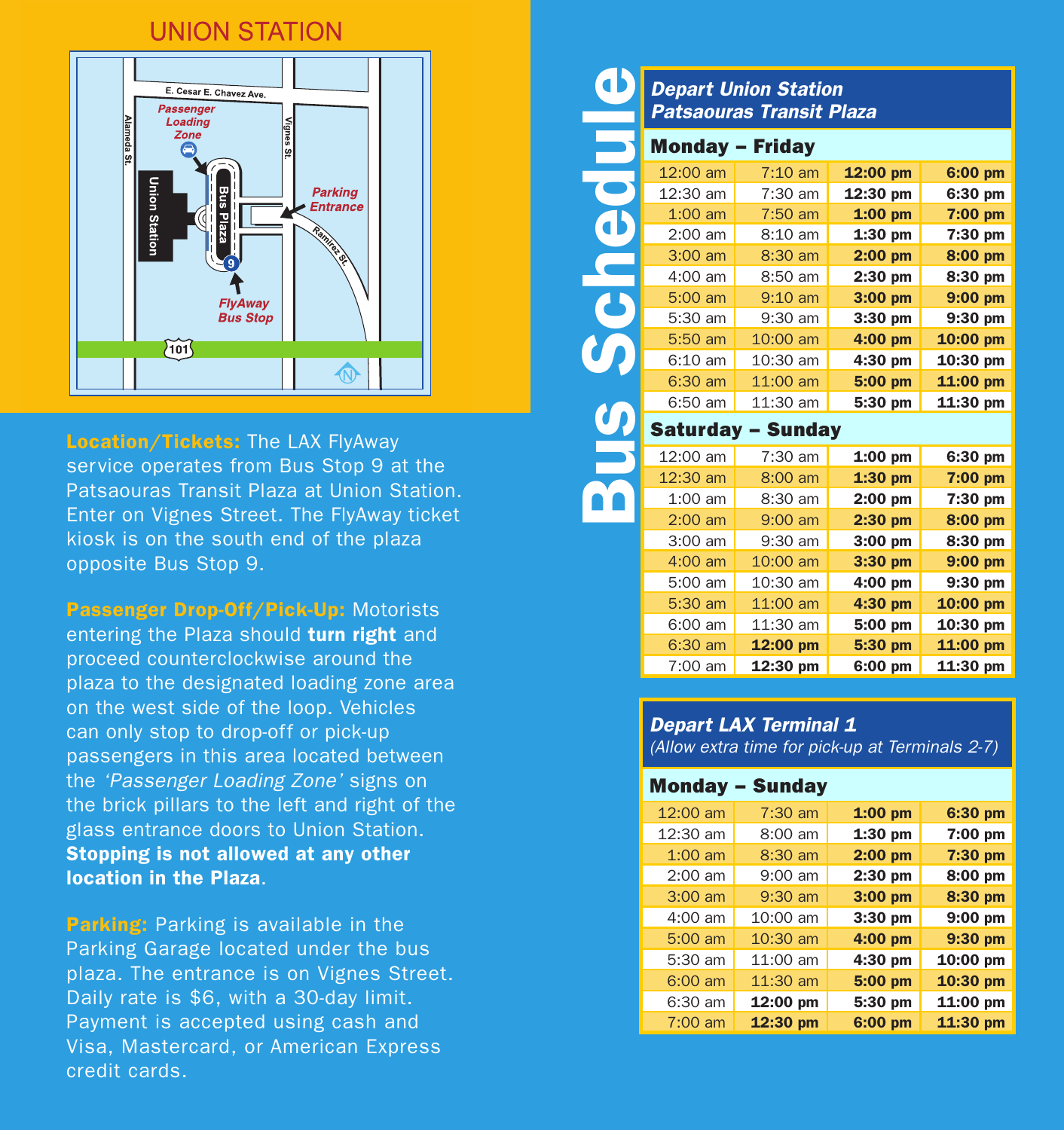# **VAN NUYS**



Location/Tickets: The LAX FlyAway operates from the Van Nuys FlyAway Bus Terminal located at 7610 Woodley Avenue. Tickets and monthly passes can **only** be purchased with debit and credit cards with the Visa, Mastercard, or American Express brands. *(Cash will not be accepted.)*

Passenger Drop-Off/Pick-Up: Motorists may drop-off or pick-up passengers at the FlyAway Terminal entrance on Woodley Avenue.

**Parking:** Parking is available at the FlyAway Bus Terminal in the covered parking structure and long-term parking lot by entering on Woodley Avenue. The daily rate is \$4, with a 30-day limit. Payment is accepted using cash and Visa, Mastercard, or American Express credit cards. Parking may be limited during peak travel periods. The parking garage is patrolled regularly by security officers.

Bus Schedule *Depart Van Nuys FlyAway Bus Terminal* Monday – Sunday chec 12:00 am 6:30 am 10:30 am 5:30 pm 1:00 am 6:45 am 11:00 am 6:00 pm 2:00 am 7:00 am 11:30 am 6:30 pm 3:00 am  $\vert$  7:15 am 12:00 pm 7:00 pm 3:30 am **7:30 am 12:30 pm 7:30 pm** 4:00 am | 7:45 am | 1:00 pm | 8:00 pm 4:30 am 8:00 am **1:30 pm 8:30 pm** 4:45 am  $\begin{array}{|c|c|c|c|c|c|c|c|} \hline \end{array}$  8:15 am **2:00 pm** 9:00 pm 5:00 am 8:30 am 2:30 pm 9:30 pm 5:15 am  $\vert$  8:45 am  $\vert$  3:00 pm 10:00 pm 5:30 am 9:00 am 3:30 pm 10:30 pm 5:45 am  $\vert$  9:15 am  $\vert$  4:00 pm 11:00 pm 6:00 am 9:30 am 4:30 pm 11:30 pm 6:15 am  $\vert$  10:00 am 5:00 pm

# *Depart LAX Terminal 1*

*(Allow extra time for pick-up at Terminals 2-7)*

#### Monday – Sunday

| 12:00 am          | $7:00$ am         | $1:00$ pm | 7:00 pm  |
|-------------------|-------------------|-----------|----------|
| 12:15 am          | $7:30$ am         | 1:30 pm   | 7:30 pm  |
| 12:30 am          | $8:00 \text{ am}$ | $2:00$ pm | 8:00 pm  |
| $1:15$ am         | 8:30 am           | 2:30 pm   | 8:30 pm  |
| $2:15$ am         | $9:00$ am         | 3:00 pm   | 9:00 pm  |
| $2:45$ am         | 9:30 am           | $3:30$ pm | 9:30 pm  |
| $3:45$ am         | $10:00$ am        | 4:00 pm   | 10:00 pm |
| $4:15$ am         | 10:30 am          | 4:30 pm   | 10:30 pm |
| $4:45$ am         | $11:00$ am        | 5:00 pm   | 11:00 pm |
| 5:30 am           | 11:30 am          | 5:30 pm   | 11:30 pm |
| $6:00 \text{ am}$ | 12:00 pm          | 6:00 pm   |          |
| 6:30 am           | 12:30 pm          | 6:30 pm   |          |

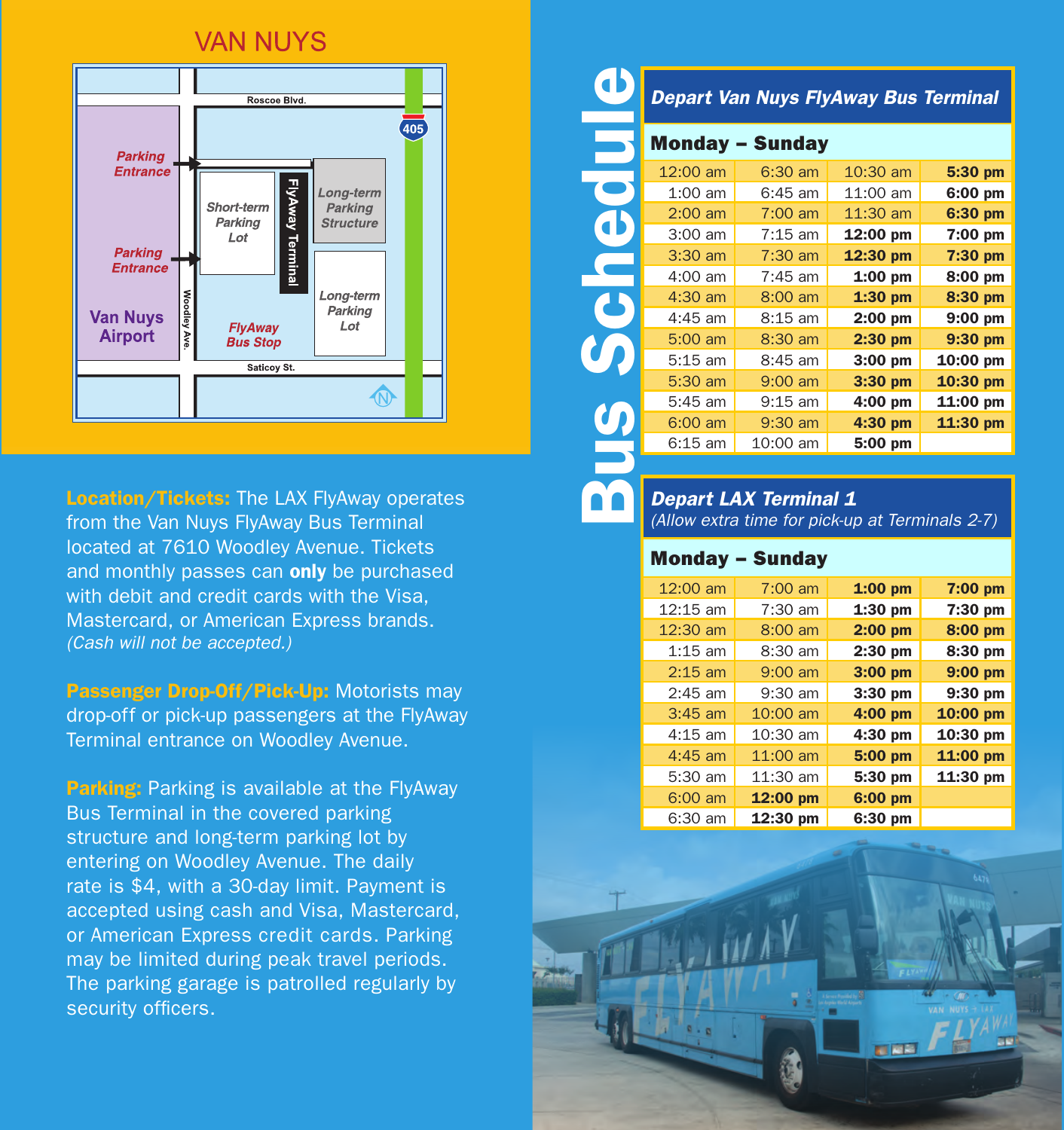### **WESTWOOD**



**Location:** The LAX FlyAway bus stop is located adjacent to Westwood Village, at 11075 Kinross Avenue, in front of the UCLA Parking Structure 32, one block west of Gayley Avenue. Tickets are sold on the bus. *(Exact change is required.)*

Passenger Drop-Off/Pick-Up: Free parking is available for immediate drop-off/pick-up and **Disabled Persons only** in designated FlyAway parking spaces on Level 1-West in UCLA Parking Structure 32 on Kinross Avenue.

**Parking:** The Parking Pay Station payment options in Parking Structure 32 and Lot 36 will allow overnight parking only on weekends from 3 p.m. on Friday until 7 a.m. on Monday for \$7 per day. Vehicles parked after 7 a.m. on Monday are subject to citation.

**FREE Wi-Fi:** The LAX FlyAway fleet from Westwood uses clean-fuel, compressednatural-gas (CNG) buses. The smaller, coach-style buses offer free Internet access.

### *Depart Westwood Bus Stop 6 a.m.— 10 p.m. daily*

|     |                   |                            | <b>Monday, Tuesday, Wednesday, Saturday</b> |           |
|-----|-------------------|----------------------------|---------------------------------------------|-----------|
|     | $6:00 \text{ am}$ | $11:00$ am                 | 4:00 pm                                     | $9:00$ pm |
|     | $7:00$ am         | 12:00 pm                   | 5:00 pm                                     | 10:00 pm  |
| . J | $8:00$ am         | $1:00$ pm                  | 6:00 pm                                     |           |
|     | $9:00$ am         | $2:00$ pm                  | 7:00 pm                                     |           |
|     | $10:00$ am        | $3:00$ pm                  | 8:00 pm                                     |           |
|     |                   | <b>Thursday and Sunday</b> |                                             |           |

#### Thursday and Sunday

*Hourly (6:00 am, 7:00 am, etc. to 11:00 am) Every 30 Minutes (12 noon, 12:30 pm, 1:00 pm, 1:30 pm, etc. to 10:00 pm)*

#### Friday

Bus Schedule

*Every 30 Minutes (6:00 am, 6:30 am, 7:00 am, 7:30am, etc. to 10:00 pm)*

### *Depart LAX Terminal 1*

*(Allow extra time for pick-up at Terminals 2-7) 6 a.m.— 11 p.m. daily*

#### Monday, Tuesday, Wednesday, Saturday

| 6:00 am   | $11:00$ am | $4:00$ pm | $9:00$ pm |
|-----------|------------|-----------|-----------|
| $7:00$ am | 12:00 pm   | 5:00 pm   | 10:00 pm  |
| 8:00 am   | $1:00$ pm  | 6:00 pm   | 11:00 pm  |
| $9:00$ am | $2:00$ pm  | 7:00 pm   |           |
| 10:00 am  | 3:00 pm    | 8:00 pm   |           |

#### Thursday and Sunday

*Hourly (6:00 am, 7:00 am, etc. to 11:00 am) Every 30 Minutes (12 noon, 12:30 pm, 1:00 pm, 1:30 pm, etc. to 11:00 pm)*

#### Friday

*Every 30 Minutes (6:00 am, 6:30 am, 7:00 am, 7:30 am etc. to 11:00 pm)*

### *Holiday Schedule*

*Service will be hourly on Thanksgiving, Christmas and New Year's Day.*